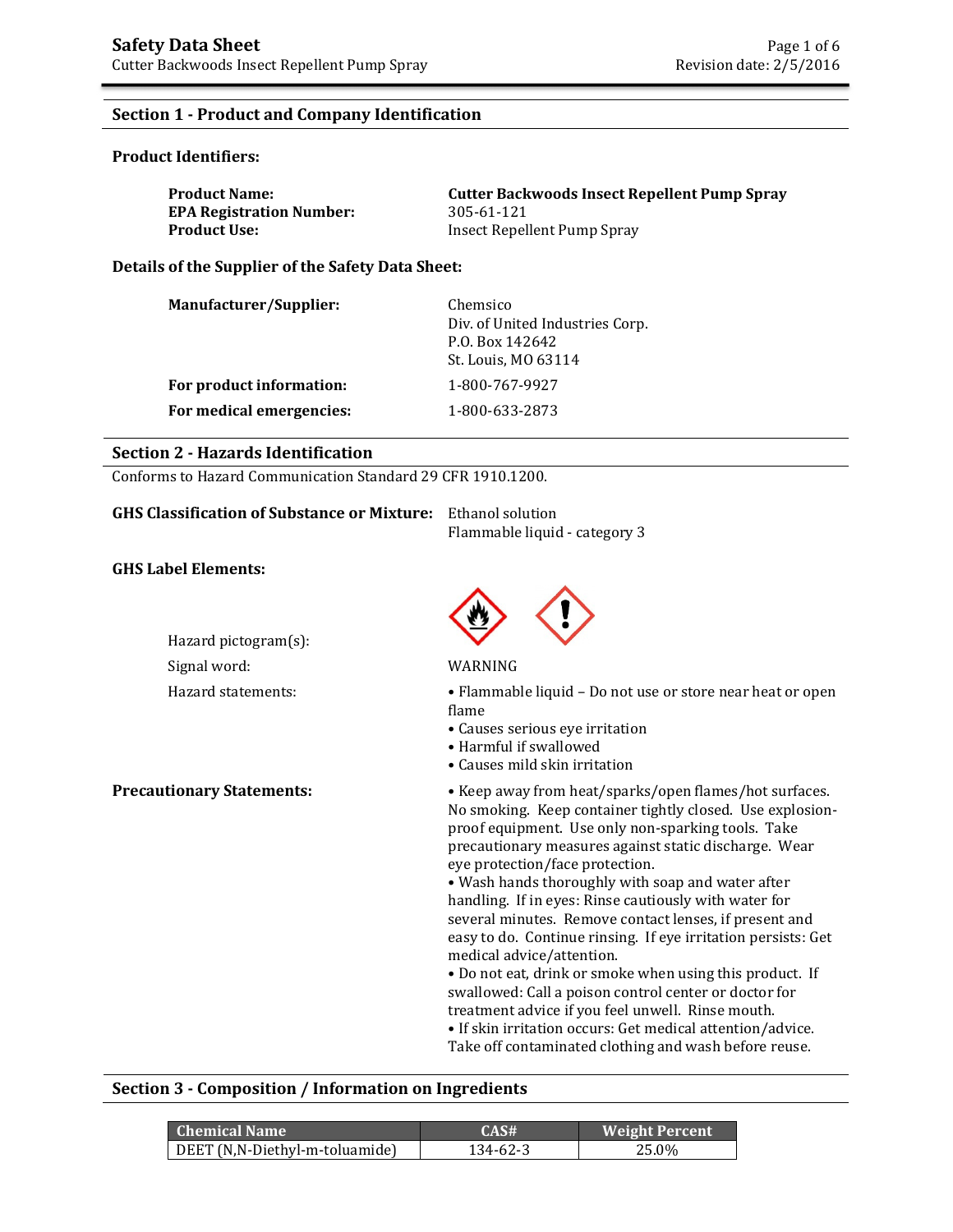|  | $\mathbf{C}$<br>SDA-40<br>-40B alcohol<br>ັບມີ |  | $00\ell$<br>70<br>v.v |
|--|------------------------------------------------|--|-----------------------|
|--|------------------------------------------------|--|-----------------------|

Note: Ingredients not identified are proprietary or non-hazardous. Values are not product specifications.

### **Section 4 - First Aid Measures**

| Eye contact:           | Hold eye open and rinse slowly and gently with water for<br>15-20 minutes. Remove contact lenses, if present, after the<br>first 5 minutes, then continue rinsing. Call a poison control<br>center or doctor for treatment advice.                                       |
|------------------------|--------------------------------------------------------------------------------------------------------------------------------------------------------------------------------------------------------------------------------------------------------------------------|
| Skin contact:          | After returning indoors, wash treated skin with soap and<br>water. Discontinue use if irritation or rash occurs.                                                                                                                                                         |
| Inhalation:            | No special requirements                                                                                                                                                                                                                                                  |
| Ingestion:             | Call a poison control center or doctor immediately for<br>treatment advice. Have person sip water if able to<br>swallow. Do not induce vomiting unless told to do so by a<br>poison control center or doctor. Do not give anything by<br>mouth to an unconscious person. |
| Notes to physician:    | None                                                                                                                                                                                                                                                                     |
| <b>General advice:</b> | If you feel unwell, seek medical advice (show the label<br>where possible). Ensure that medical personnel are aware<br>of the material(s) involved, and take precautions to protect<br>themselves. Keep out of reach of children.                                        |

### **Section 5 - Fire Fighting Measures**

| <b>Flammable properties:</b>                   | Flammable liquid - category 3. Flashpoint 85°F.                                                                                                                                                                                                                                                   |
|------------------------------------------------|---------------------------------------------------------------------------------------------------------------------------------------------------------------------------------------------------------------------------------------------------------------------------------------------------|
| Suitable extinguishing media:                  | Water fog, alcohol resistant foam, $CO2$ , dry chemical                                                                                                                                                                                                                                           |
| Unsuitable extinguishing media:                | Not available                                                                                                                                                                                                                                                                                     |
| Specific hazards arising from the<br>chemical: | Flammable liquid. Vapors are heavier than air and may<br>travel to a source of ignition and flash back. Liquid run-off<br>to sewers may create fire/explosion hazard. Container<br>may melt and leak in heat of fire. Do not allow run-off<br>from firefighting to enter drains or water courses. |
| Protective equipment for firefighters:         | Firefighters should wear full protective clothing including<br>self-contained breathing apparatus.                                                                                                                                                                                                |
| <b>Hazardous combustion products:</b>          | None known                                                                                                                                                                                                                                                                                        |
| Sensitivity to mechanical impact:              | None known                                                                                                                                                                                                                                                                                        |
| <b>Explosion data:</b>                         | Not available                                                                                                                                                                                                                                                                                     |
| Sensitivity to static discharge:               | Not available                                                                                                                                                                                                                                                                                     |
| <b>Personal precautions:</b>                   | Keep unnecessary personnel away. Do not touch or walk<br>through spilled material. Do not touch damaged containers<br>or spilled material unless wearing appropriate protective<br>clothing. Keep people away from and upwind of spill/leak.                                                      |

# **Section 6 - Accidental Release Measures**

**Personal precautions: Remove all sources of ignition. Beware of vapors** accumulating to form explosive concentrations. Vapors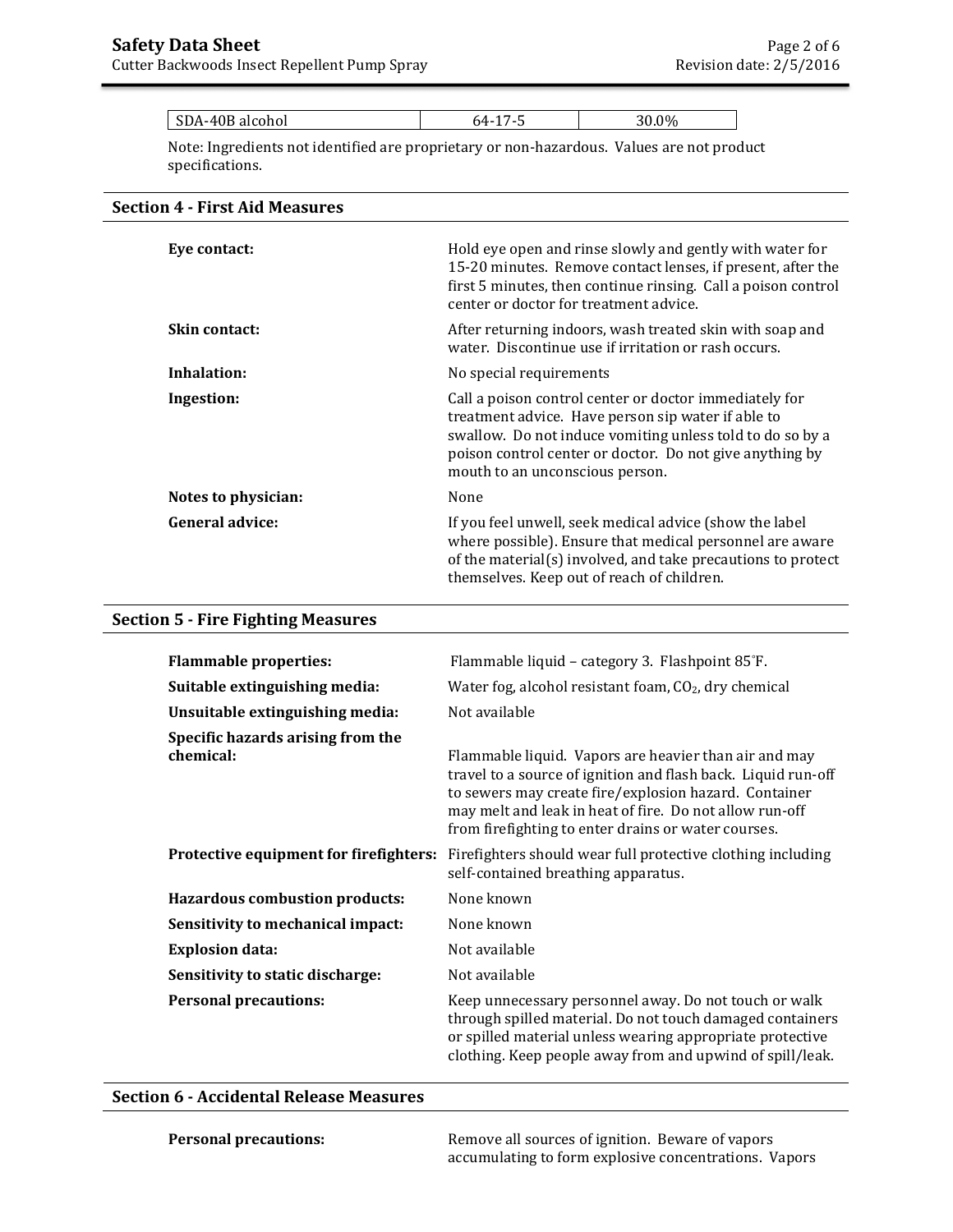|                                    | can accumulate in low areas. Wear personal protective<br>equipment. Wash thoroughly after handling.                                                                                                                                                                                                                                                                                                                                                     |
|------------------------------------|---------------------------------------------------------------------------------------------------------------------------------------------------------------------------------------------------------------------------------------------------------------------------------------------------------------------------------------------------------------------------------------------------------------------------------------------------------|
| For emergency responders:          | If specialized clothing is required to deal with the spillage,<br>take note of any information in Section 8 on suitable and<br>unsuitable materials.                                                                                                                                                                                                                                                                                                    |
| <b>Environmental precautions:</b>  | Avoid dispersal of spilled material and runoff and contact<br>with soil, waterways, drains and sewers.                                                                                                                                                                                                                                                                                                                                                  |
| <b>Methods for containment and</b> |                                                                                                                                                                                                                                                                                                                                                                                                                                                         |
| cleaning up:                       | Stop leak if without risk. Move containers from spill area.<br>Before attempting clean up, refer to hazard data given<br>above. Small spills may be absorbed with earth, sand or<br>absorbent material swept up and placed in suitable,<br>covered, and labeled containers. Prevent large spills from<br>entering sewers or waterways. Contact emergency<br>services and supplier for advice. Never return spills in<br>original containers for re-use. |

# **Section 7 - Handling and Storage**

| <b>Precautions for safe handling:</b> | Put on appropriate personal protective equipment.<br>Flammable liquid - keep away from sources of ignition.<br>Take measures to prevent the buildup of electrostatic<br>charge.                                                                                                                                 |
|---------------------------------------|-----------------------------------------------------------------------------------------------------------------------------------------------------------------------------------------------------------------------------------------------------------------------------------------------------------------|
| Storage:                              | Store product in a cool, dry place, out of reach of children.<br>Keep container closed when not in use. Keep away from<br>food, drink and animal feedingstuffs. Keep tightly closed.<br>Non-refillable container. Do not reuse or refill this<br>container. Place in trash or offer for recycling if available. |

# **Section 8 - Exposure Controls / Personal Protection**

# **Exposure guidelines:**

| <b>Components with Occupational Exposure Limits</b> |            |                        |                 |      |                  |      |                    |
|-----------------------------------------------------|------------|------------------------|-----------------|------|------------------|------|--------------------|
|                                                     |            | <b>Exposure Limits</b> |                 |      |                  |      |                    |
|                                                     |            |                        | <b>OSHA PEL</b> |      | <b>ACGIH TLV</b> |      | <b>SupplierOEL</b> |
| <b>Chemical name</b>                                |            | Ppm                    | $mg/m^3$        | ppm  | $mg/m^3$         | ppm  | $mg/m^3$           |
| DEET (N,N-diethyl-m-toluamide)                      | <b>TWA</b> |                        | None            |      | None             |      | None               |
| Ethanol                                             | <b>TWA</b> | 1000                   | 1900            | 1000 |                  | 1000 | 1900               |

**Engineering controls: Controls: Controls: General ventilation normally adequate.** 

| Personal protective equipment:         |                                                                                                                                                                                       |
|----------------------------------------|---------------------------------------------------------------------------------------------------------------------------------------------------------------------------------------|
| Eye/Face protection:                   | During application, prevent entry into eyes. Wear safety<br>glasses with side shields if using in large applications.                                                                 |
| Skin and body protection:              | Wash hands after use. After returning indoors, wash<br>treated skin with soap and water.                                                                                              |
| <b>Respiratory protection:</b>         | Where exposure guideline levels may be exceeded, use an<br>approved NIOSH respirator.                                                                                                 |
| <b>General hygiene considerations:</b> | Handle in accordance with good industrial hygiene and<br>safety practice. When using, do not eat or drink. Wash<br>hands before breaks and immediately after handling the<br>product. |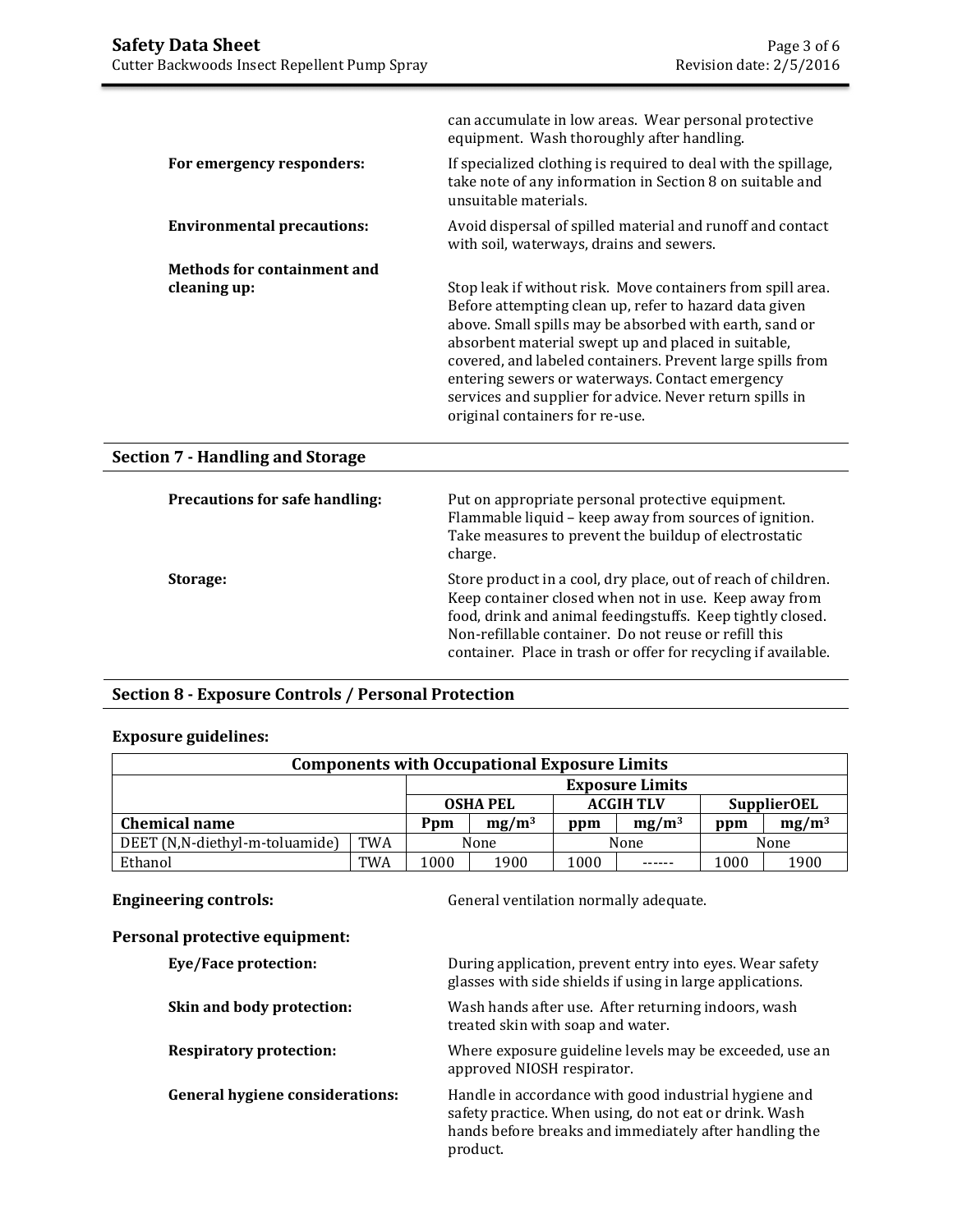# **Section 9 - Physical & Chemical Properties**

| Appearance:                                        | Clear             |
|----------------------------------------------------|-------------------|
| Color:                                             | Pale yellow       |
| <b>Physical state:</b>                             | Liquid            |
| Odor:                                              | DEET and alcohol  |
| Odor threshold:                                    | No data available |
| $pH$ :                                             | 7.3               |
| <b>Melting point:</b>                              | No data available |
| <b>Freezing point:</b>                             | No data available |
| <b>Boiling point:</b>                              | No data available |
| <b>Flash point:</b>                                | $85^{\circ}$ F    |
| <b>Evaporation rate:</b>                           | No data available |
| Flammability limits in air,<br>lower, % by volume: | No data available |
| Flammability limits in air,<br>upper, % by volume: | No data available |
| Vapor pressure:                                    | No data available |
| Vapor density:                                     | No data available |
| Relative density @ 20°C:                           | 0.949             |
| <b>Octanol/water coefficient:</b>                  | No data available |
| Auto-ignition temperature:                         | No data available |
| <b>Decomposition temperature:</b>                  | No data available |
| Solubility:                                        | Soluble in water  |
| % Volatile organic compounds:                      | 30.0              |

## **Section 10 - Chemical Stability & Reactivity Information**

| Reactivity                                    |                                                                       |  |
|-----------------------------------------------|-----------------------------------------------------------------------|--|
| Conditions to avoid:                          | Do not mix with other chemicals.                                      |  |
| Incompatible materials:                       | Oxidizers                                                             |  |
| <b>Chemical stability</b>                     |                                                                       |  |
| <b>Product stability:</b>                     | Stable under recommended storage conditions.                          |  |
| <b>Other</b>                                  |                                                                       |  |
| <b>Hazardous decomposition products:</b>      | None known                                                            |  |
| <b>Possibility of hazardous reactions:</b>    | Hazardous polymerization does not occur.                              |  |
| <b>Section 11 - Toxicological Information</b> |                                                                       |  |
| <b>Primary eye irritation:</b>                | Causes substantial but temporary eye injury (EPA tox.<br>category II) |  |

**Primary skin irritation:** May cause skin irritation (EPA tox. category III)

**Acute dermal:**  $LD_{50} > 5000$  mg/kg (EPA tox. category IV)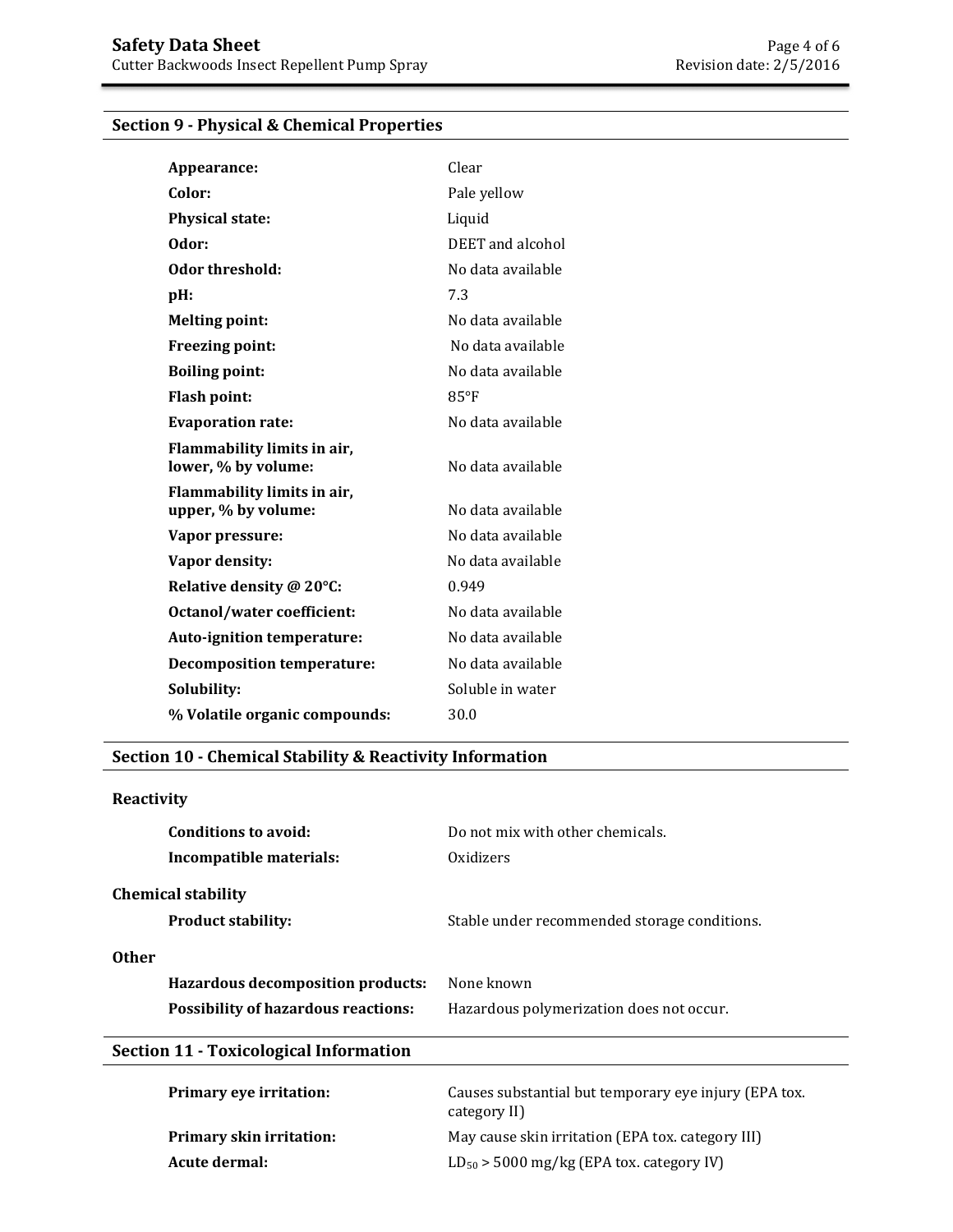| <b>Acute inhalation:</b> | $LC_{50}$ > 2 mg/L (EPA tox. category IV)      |  |
|--------------------------|------------------------------------------------|--|
| Acute oral:              | $LD_{50}$ > 2000 mg/kg (EPA tox. category III) |  |
| Sensitization:           | Not a skin sensitizer.                         |  |
| <b>Chronic effects:</b>  | No data available                              |  |
| Carcinogenicity:         | No data available                              |  |
| <b>Mutagenicity:</b>     | No data available                              |  |
| Reproductive effects:    | No data available                              |  |
| Teratogenicity:          | No data available                              |  |
| Ecotoxicity:             | No data available                              |  |

# **Section 12 - Ecological Information**

| <b>Environmental effects:</b>           | No data available |
|-----------------------------------------|-------------------|
| <b>Aquatic toxicity:</b>                | None              |
| Persistence / degradability:            | No data available |
| Bioaccumulation / accumulation:         | No data available |
| <b>Partition coefficient:</b>           | No data available |
| <b>Mobility in environmental media:</b> | No data available |
| Chemical fate information:              | No data available |

# **Section 13 - Disposal Considerations**

| Waste codes:                            | Not available                                          |
|-----------------------------------------|--------------------------------------------------------|
| Disposal instructions:                  | Dispose in accordance with all applicable regulations. |
| Waste from residues/unused<br>products: | Not available                                          |
| Contaminated packaging:                 | Not available                                          |

# **Section 14 - Transportation Information**

| U.S. Department of Transportation |                                            |
|-----------------------------------|--------------------------------------------|
| (DOT):                            | UN1993, Flammable Liquid, n.o.s. 3, PG-III |
| IATA:                             | UN1993, Flammable Liquid, n.o.s, 3, PG-III |
| IMDG:                             | UN1993, Flammable Liquid, n.o.s, 3, PG-III |

# **Section 15 - Regulatory Information**

| 29 CFR 1910.1200 hazardous chemical                                    |               |
|------------------------------------------------------------------------|---------------|
| <b>Occupational Safety and Health</b><br><b>Administration (OSHA):</b> | No.           |
| <b>CERCLA</b> (Superfund) reportable                                   |               |
| quantity:                                                              | Not available |

# **Hazard Categories**

## **Superfund Amendments and Reauthorization Act of 1986 (SARA):**

Immediate Hazard No